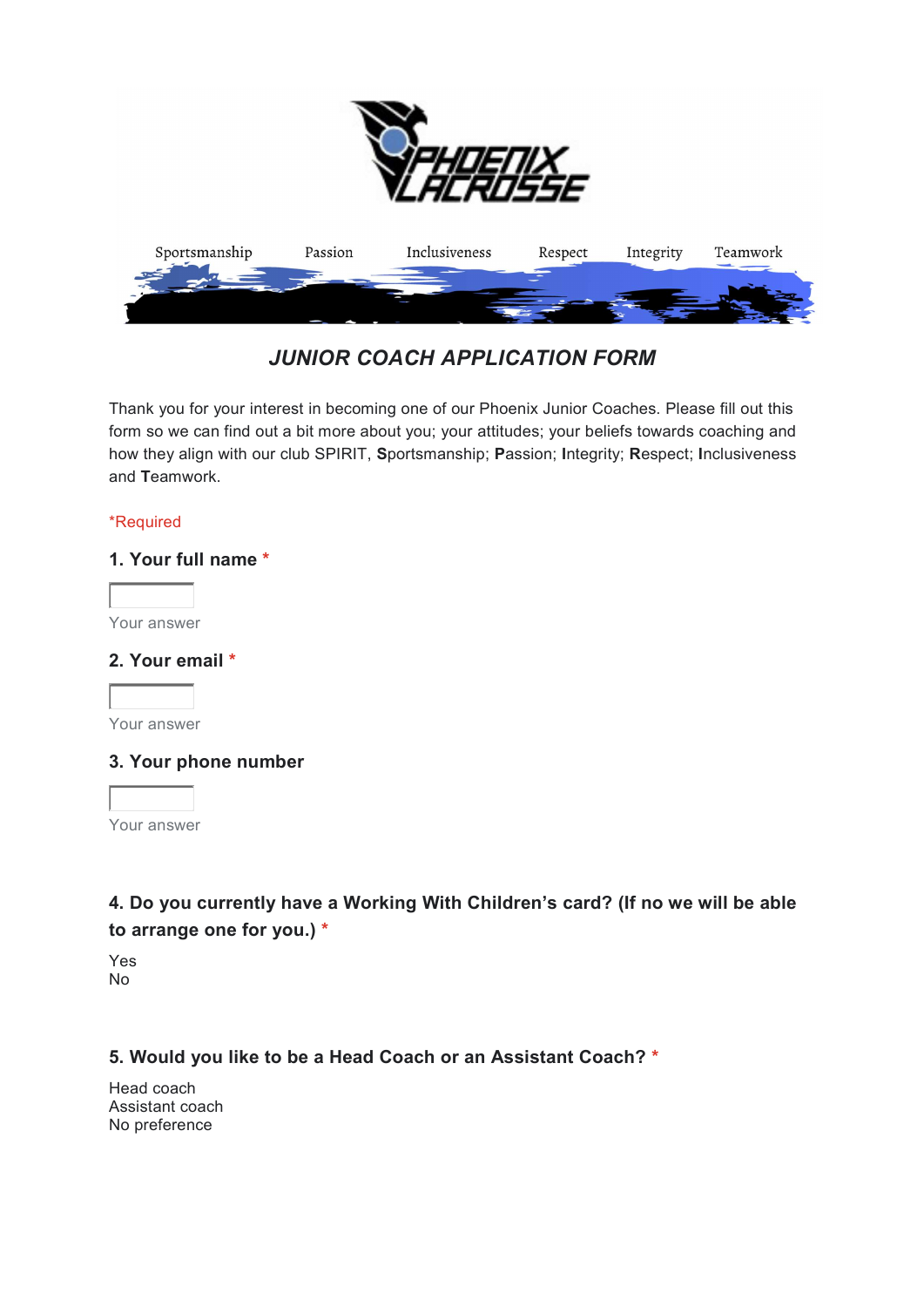#### 6. Which of our junior teams are you interested in coaching?

(You can tick more than one answer) \*

Under 11s mixed Under 13s mixed Under 14s womens Under 15s mens

Under 17s mens

### 7. Do you have any prior experience with coaching? If yes, tell us of your experience below. \*

Your answer

8. Tell us about your philosophy/approach/style towards coaching. \*

Your answer

### 9. If you had to choose from this list, what would be your top three priorities as coach? (Select three options) \*

#### 10. How do you see your chosen three top priorities aligning with our Club's Vision of:

- Develop conscientious skilled players.
- To field competitive teams.
- A club that Values Conduct and Attitude over outcome.
- An Inclusive club where all members act with Integrity and Respect.
- A sports club with prominent sense of community.

Your answer